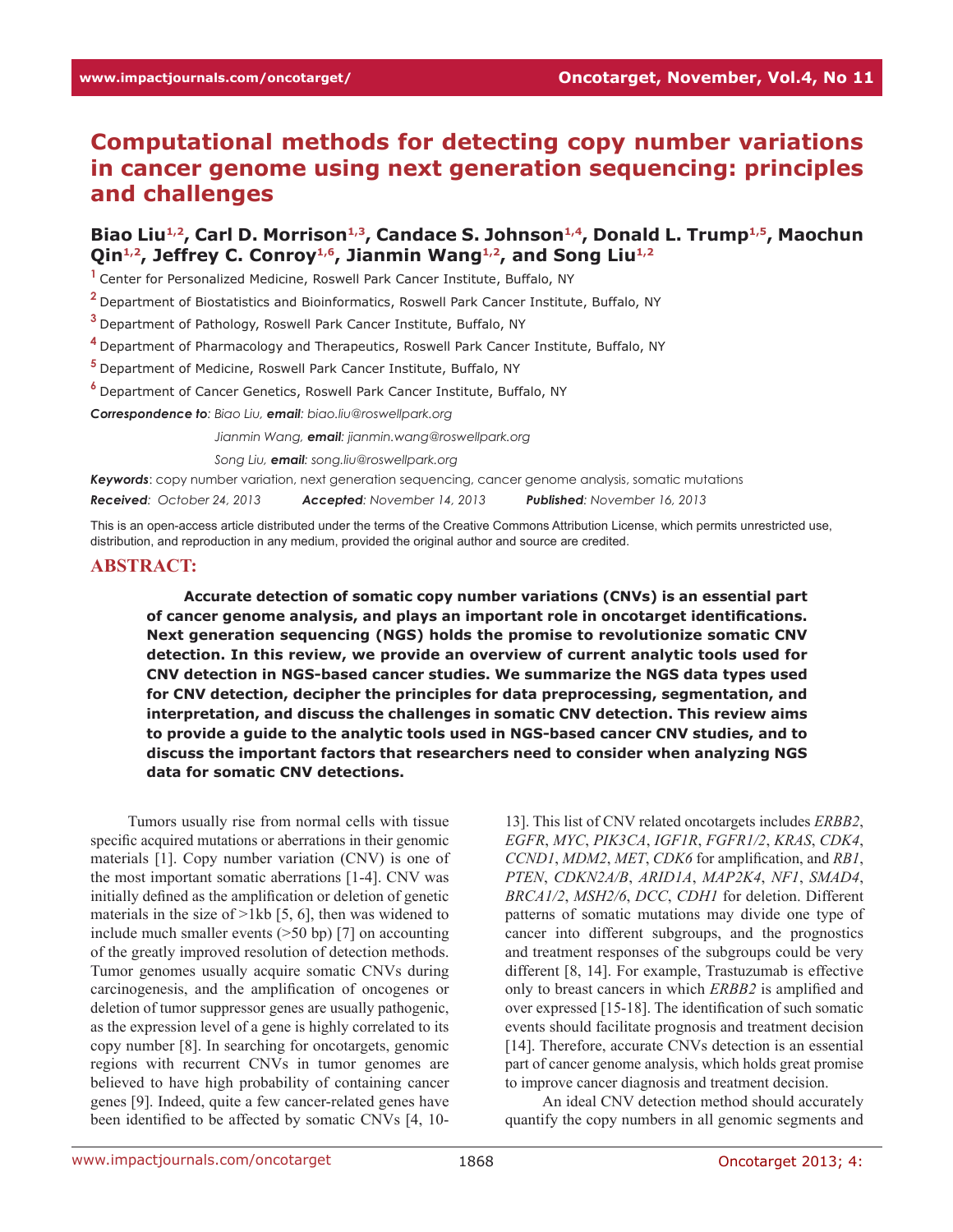delineate their breakpoints across the whole genome. Currently, several platforms with different achievable throughputs, coverage, and resolutions are available, including Fluorescence *In Situ* Hybridization (FISH) [19, 20], NanoString's digital detection technology [21-23], array comparative genomic hybridization (array CGH) [24], Single Nucleotide Polymorphism (SNP) array [7], and Next Generation Sequencing (NGS) [25-33]. In this Review, we focus on NGS-based approaches, as they have been emerging as the primary means of interrogating the CNV in recent investigations. Somatic CNV detection in cancer is our primary focus, as the characteristics of somatic CNVs need special consideration in algorithms and strategies in which germline CNV detection programs are usually not suited for. We begin by briefly reviewing the NGS studies and outlining the existing computational programs for somatic CNV detection. We then cover the primary types of NGS data that could be used in CNV detection, followed by deciphering and summarizing the principles under data preprocessing, segmentation, and interpretation. The key similarity and difference between different computational programs are described. We continue by providing some discussion of the challenges in somatic CNV detection, and we conclude with an outlook on the near future of this fast evolving field. The aims of this article are to provide a guide to the analytic tools used in NGS-based cancer CNV studies, and to discuss the important factors that researchers need to consider when analyzing NGS data for somatic CNV detections.

# **NGS Studies**

NGS is a technology that parallelly sequences massive amounts of short DNA strands from randomly fragmented copies of a genome [25-33]. A typical NGS run will generate millions to billions of reads, which are assumed to be random representations of the targeted regions or the whole genome. The widespread availability of NGS technology provides an unprecedented opportunity to systematically screen for CNVs. NGS is flexible in that it can be adapted to cover either the whole genome or targeted regions of interest (for example, the exome, defined as the complete set of coding regions of human genome). NGS-based CNV studies frequently fall into Whole Genome Sequencing (WGS) studies and Whole Exome Sequencing (WES) studies, and they are both considered in this Review.

# **WGS.**

A single experiment of WGS can produce multidimensional information for discovering CNVs in a genome-wide scale. First, as the frequency of a genomic region being represented by reads is linear correlated to its copy number in a broad range after correcting some systematic bias (such as GC bias and mappability bias), the analysis of relative number of reads falling in a region can reveal its copy number. Second, the numbers of reads covering both alleles at a single nucleotide polymorphism (SNP) locus could be used to estimate the allele specific absolute copy numbers, determine copy neutral regions of loss of heterozygosity (LOH), and infer the amount of normal cells in a tumor population. Third, reads that capture the sequences of boundary regions can serve as signatures of structural variations, and identify the breakpoints of structure variations at base pair resolution. Fourth, as pair-end and mate-paired sequencing are often employed, the pairs of reads with spans and/or orientations are inconsistent with the reference genome can facilitate the determination of structure variations. A more detailed discussion about these data types is followed. The quality and richness of data make WGS by far the most powerful approach for CNV detection.

# **WES.**

The cost of a WGS experiment has dropped substantially in the past several years, but it is still relatively expensive (>\$5,000 per sample), and the resultant data requires substantial investment in computational resources for processing and storage. To balance the cost and output, WES approach can be used when WGS is not financially affordable. The exome represents a highly function-enriched subset of the human genome, and CNVs in exome are more likely to be pathogenic than those in nongenic regions [34, 35]. In WES experiments, DNA fragments belonging to the exome can be enriched from fragmented genome sample by hybridization with designed probes or by PCR amplification with designed primers, and then parallel sequencing is applied to the selected fragments. Compared with WGS, WES cannot reach base pair resolution in determining breakpoints falling into non-coding regions due to the discrete nature of exome regions, and its CNV calling results are only reliable in exon-rich regions because of the uneven distribution of exons across the genome. Nevertheless, WES is ideal for searching for gene-harboring CNVs in a cost-efficient and analyticeffective manner. As the data types from WES are similar to WGS, similar data processing is usually conducted.

# **Somatic CNV Detection Programs for NGS data**

Sophisticated computational algorithms are crucial to accurately retrieve segmental copy number and breaking points from NGS data. Although the NGS technology was only emerging and applied to cancer studies during the past several years [36-56], a number of somatic CNV detection programs for NGS data have been developed. In table 1, we list 11 publicly available programs and their websites. SegSeq [41], ReadDepth [57], BICseq [58], Patchwalk [59], OncoSNP-SEQ [60], HMMCOPY, and CONSERTING were designed for WGS data; ExomeCNV [61], VarScan2 [62], and HAPSEG/ABSOLUTE [63, 64]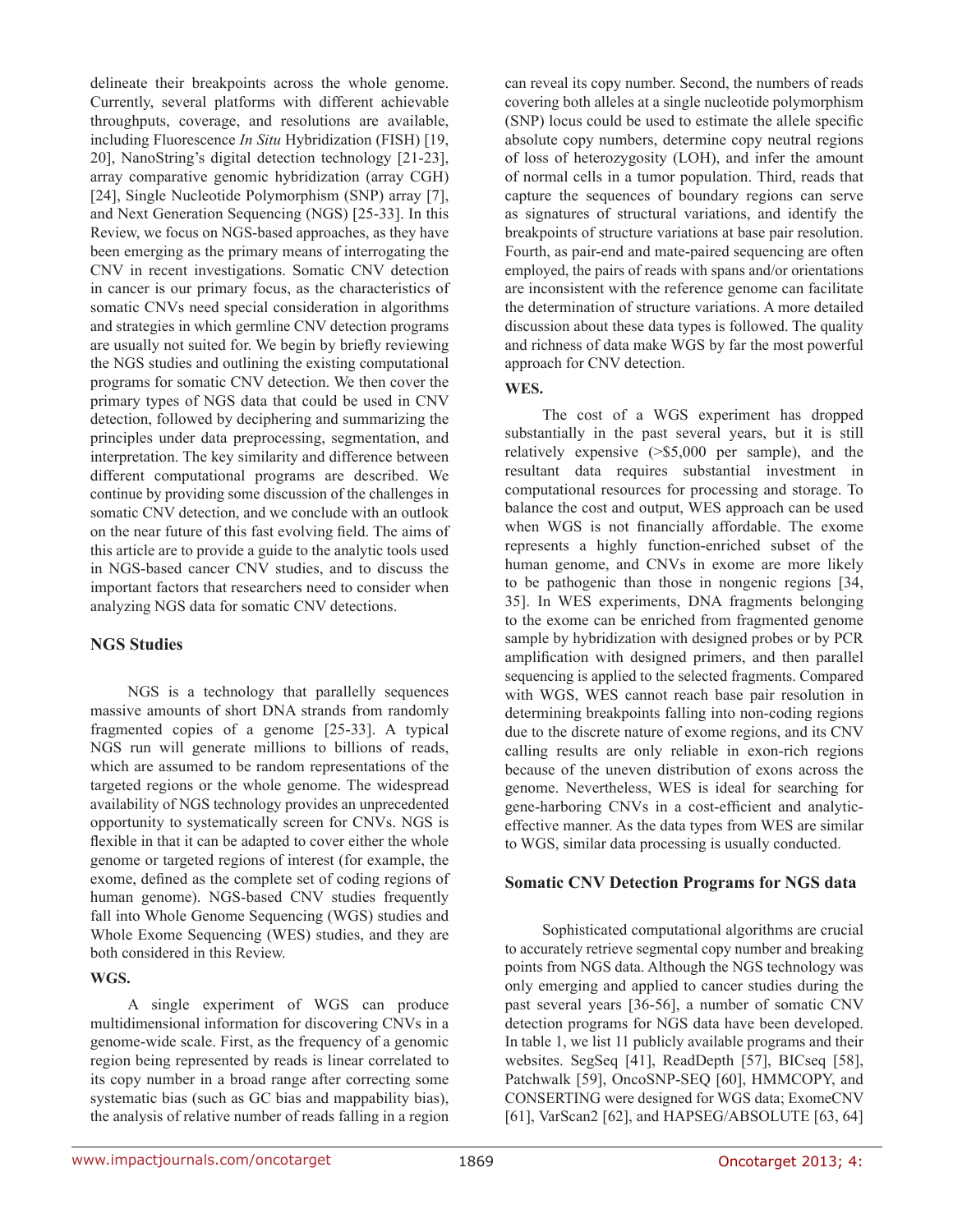| Platform   | Program                    | Website                                                          | Ref.     | Year | Language      |
|------------|----------------------------|------------------------------------------------------------------|----------|------|---------------|
| <b>WGS</b> | SegSeq                     | http://www.broadinstitute.org/cancer/cga/Home                    | [41]     | 2009 | <b>MATLAB</b> |
|            | ReadDepth                  | http://code.google.com/p/readdepth/                              | $[57]$   | 2011 | R             |
|            | BIC-seq                    | http://compbio.med.harvard.edu/Supplements/PNAS11.<br>html       | $[58]$   | 2011 | Perl/R        |
|            | Patchwork                  | http://patchwork.r-forge.r-project.org/                          | [59]     | 2013 | R             |
|            | OncoSNP-SEQ                | https://sites.google.com/site/oncosnpseq/                        | [60]     | 2013 | <b>MATLAB</b> |
|            | <b>HMMcopy</b>             | http://compbio.bccrc.ca/software/hmmcopy/                        |          |      | R             |
|            | <b>CONSERTING</b>          | http://www.stjuderesearch.org/site/lab/zhang                     |          |      | R             |
| <b>WES</b> | <b>ExomeCNV</b>            | https://secure.genome.ucla.edu/index.php/ExomeCNV_<br>User Guide | [61]     | 2011 | R             |
|            | VarScan2                   | http://varscan.sourceforge.net/                                  | [62]     | 2012 | Java          |
|            | HAPSEG/<br><b>ABSOLUTE</b> | http://www.broadinstitute.org/cancer/cga/Home                    | [63, 64] | 2012 | R             |
| WGS&WES    | Control FREEC              | http://bioinfo-out.curie.fr/projects/freec/#documentation        | [65, 66] | 2011 | C             |

**Table 1: Available programs for detecting copy number variation in cancer genome using next generation sequencing data**



**Figure 1: The workflow chart that computational methods fall in for calling somatic copy number variations from next generation sequencing data.**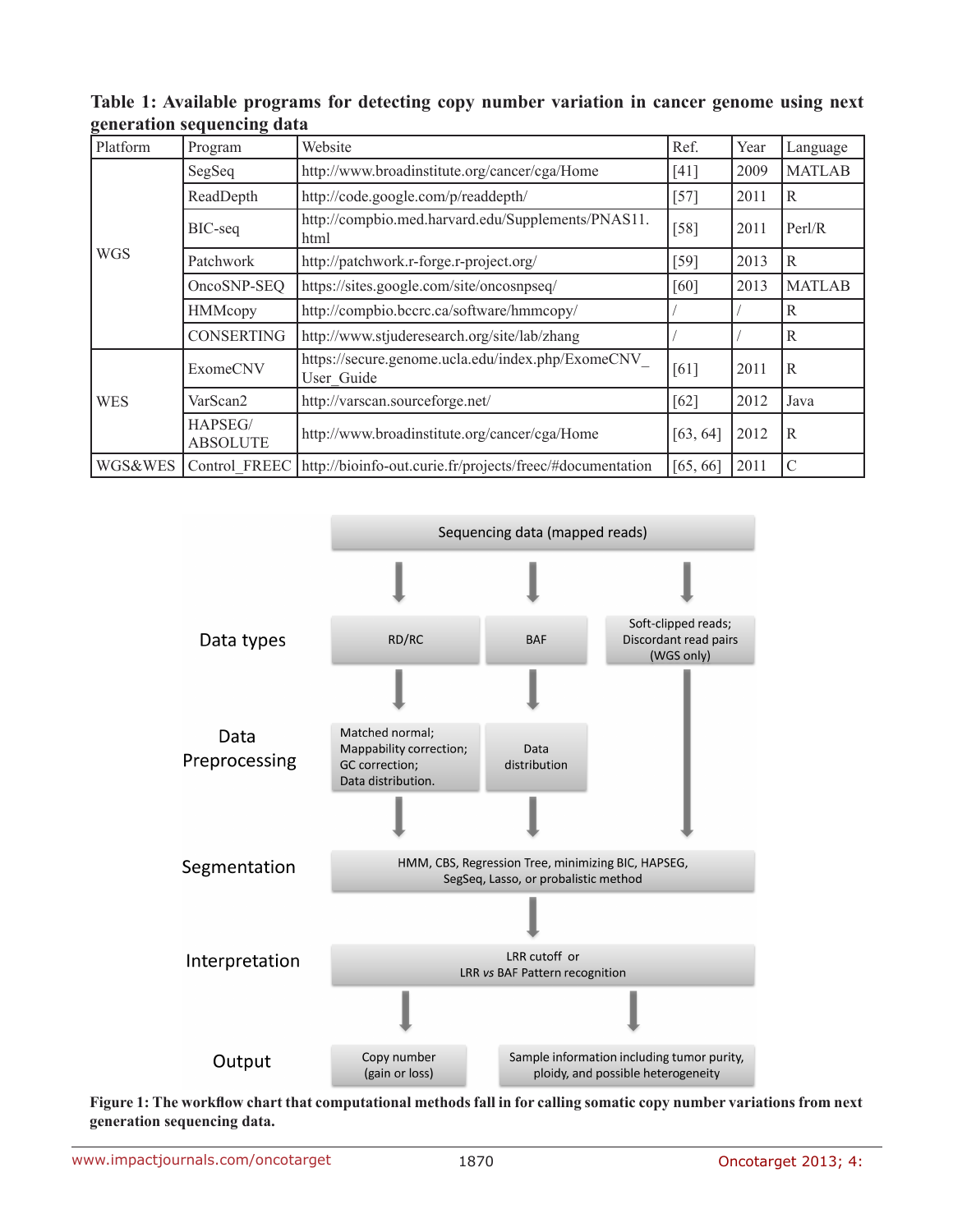can be applied to WES data. Control-FREEC [65, 66] can analyze the data from both WES and WGS platforms.

A somatic CNV detection program generally follows the flow chart illustrated in Figure 1. It may take one or more data types as inputs. The core of a computational algorithm can be broadly divided into three modules: data preprocessing, segmentation, and interpretation. Different strategies could be used in each module. Depending on the embedded algorithms, the programs output the results at different level of details. Some programs only report the segments with copy number gain or loss, some report segments with total or allele specific copy number, and others provide further information including tumor purity, ploidy, and even heterogeneity. The major features of each program have been summarized in Table 2, and we will discuss them with more details in the following.

# **Data Types**

In this section, we describe the types of data that could be used in NGS-based CNV detection. These data types include read counts (RC) or read depth (RD), B Allele Frequency (BAF), soft-clipped reads, and discordant read pairs.

#### **RD or RC.**

A normal human cell usually has two copies of its genetic materials (Homologues 1 and 2), with one copy from each parent (Figure 2A). When a CNV event happens in a genomic region, it becomes aneuploid, *i.e.* its copy number deviates from 2. The event could be a deletion (loss of genetic material), or amplification (gain of genetic material). Figure 2B shows a simple case with tandem amplification. NGS technology is capable of producing short reads of 100-150 bases in length, which will be mapped to the reference genome. A basic hypothesis in NGS is that each read is a random representation of the targeted regions or the whole genome, thus the mean or median read depth (RD) or read counts (RC) of a genomic region should be proportional to its abundance, or say, its copy number (Figure 2C). Here, read depth (RD) is defined as the number of reads covering a specific locus in the alignment file; read count (RC) is the number of reads falling into a region in the reference genome. RD and RC are two different ways to describe the frequency of a genomic unit (base pair or segment) being represented in sequencing data. They are usually represented in the log2 scale and relative to a selected reference value, and called Log RD Ratio or Log RC Ratio (LRR). LRR is the primary information used in most NGS-based analytic tools for extracting copy number. In principle, LRR provides enough information for CNV detection. However, inherited data bias, intrinsic sample characteristics, and random experimental variations make it problematic to call CNV solely on LRR. Other information, especially B Allele Frequency or Fraction (BAF), could aid CNV detection.



**Figure 2: Diagram of detecting somatic CNV from sequencing data.** (A) A normal human genome usually has two copies of its chromosomes (each copy or homologue from either parents), and contains loci with different genotypes (AA, AB, BA, and BB for loci 1-4, respectively). (B) A somatic CNV event (tandem duplication here) alters copy number of some genomic regions. (C) Pileup view of mapped reads. Altered relative read depth or read counts can be observed. Depending on copy numbers of two homologues in tumor genome, shifted B allele frequency might be observed at heterozygous loci (see the table. CN, copy number; BAF, B allele frequency).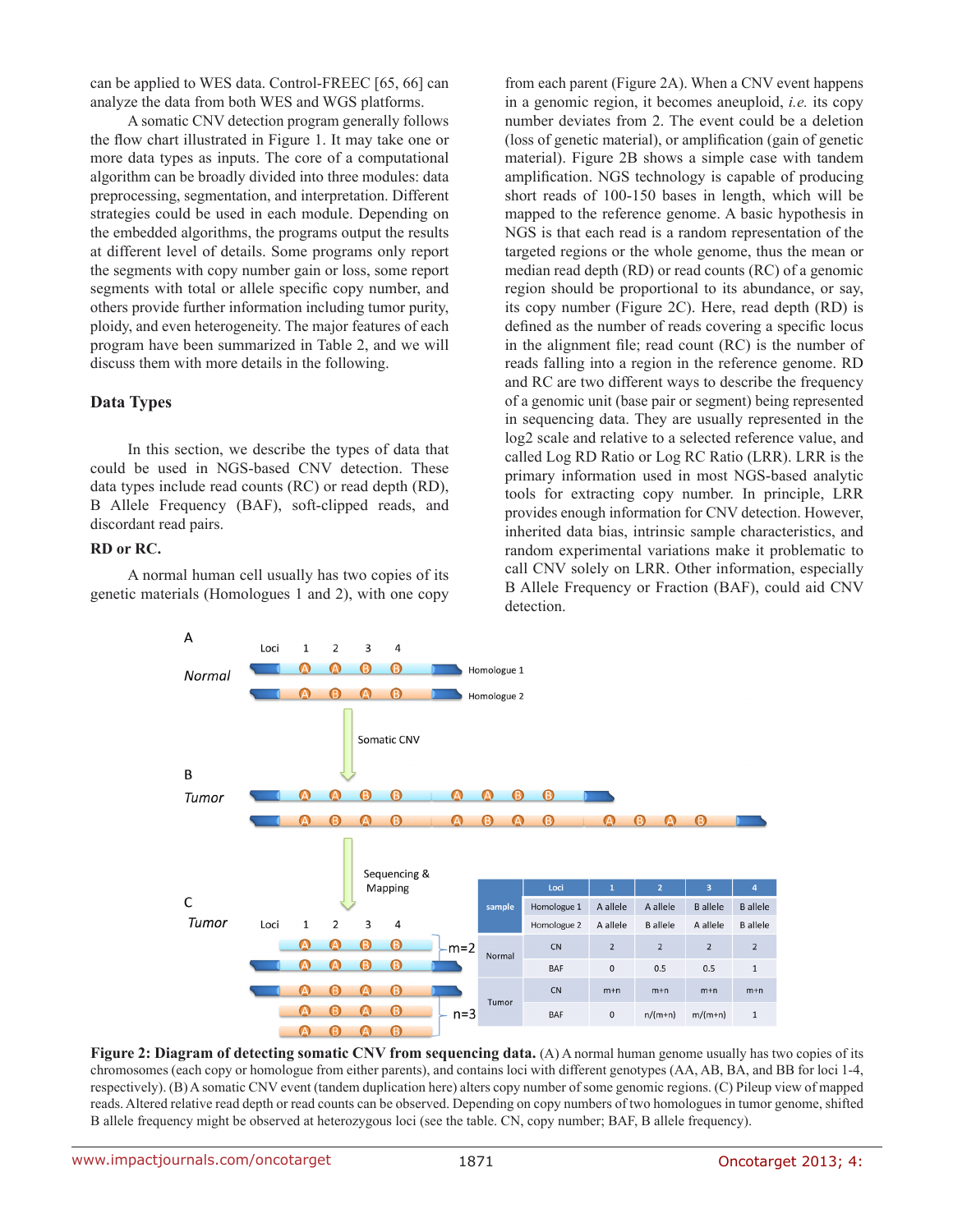| Table 2: Major features of programs for detecting copy number variation in cancer genome using |  |  |  |
|------------------------------------------------------------------------------------------------|--|--|--|
| next generation sequencing data <sup>1</sup>                                                   |  |  |  |

| Programs                   | Data type                                 | Data preprocessing <sup>3</sup>                                                                                | Segmentation                                                                       | Interpretation                                             | Sample<br>information                                     |
|----------------------------|-------------------------------------------|----------------------------------------------------------------------------------------------------------------|------------------------------------------------------------------------------------|------------------------------------------------------------|-----------------------------------------------------------|
| SegSeq                     | <b>RC</b>                                 | Matched normal;                                                                                                | Local<br>change-<br>analysis<br>point<br>with a subsequent<br>merging<br>procedure | Optimized<br>cutoffs                                       |                                                           |
| ReadDepth                  | <b>RD</b><br>Discordant<br>read pairs     | Mappability correction;<br>GC correction;<br>RD Negative-binomial distribution                                 | <b>CBS</b>                                                                         | Optimized<br>cutoffs                                       |                                                           |
| BIC-seq                    | <b>RD</b>                                 | Matched normal;<br>No data distribution assumption                                                             | Minimizing BIC                                                                     | Empirical cutoffs                                          |                                                           |
| Patchwork                  | <b>RD</b><br><b>BAF</b>                   | Normal genome;<br>GC correction                                                                                | <b>CBS</b>                                                                         | Pattern<br>Recognition and<br>empirical cutoffs            | Tumor purity<br>Tumor ploidy                              |
| OncoSNP-SEQ                | <b>RC</b><br><b>BAF</b>                   | Matched normal;<br>Mappability correction;<br>GC correction<br>Mixture of uniform and binomial<br>distribution | <b>HMM</b>                                                                         | <b>HMM</b>                                                 | Tumor purity<br>Tumor ploidy<br>Tumor<br>heterogeneity    |
| HMMcopy                    | <b>RC</b>                                 | Matched normal;<br>Mappability correction;<br>GC correction                                                    | <b>HMM</b>                                                                         | <b>HMM</b>                                                 |                                                           |
| <b>CONSERTING</b>          | RD<br><b>BAF</b><br>Soft-clipped<br>reads | Matched normal;<br>Mappability filtering;<br>GC correction                                                     | <b>Regression Tree</b>                                                             | Empirical cutoff                                           |                                                           |
| <b>ExomeCNV</b>            | RD <sup>2</sup>                           | Matched normal                                                                                                 | <b>CBS</b>                                                                         | Optimized cutoff                                           | Fixed<br>tumor<br>purity                                  |
| VarScan <sup>2</sup>       | <b>RD</b>                                 | Matched normal                                                                                                 | <b>CBS</b>                                                                         | Empirical cutoff                                           |                                                           |
| HAPSEG/<br><b>ABSOLUTE</b> | RD at SNP<br>loci                         | Matched normal                                                                                                 | probabilistic<br>method                                                            | <b>Pattern Matching</b><br>and fit platform<br>error model | Tumor purity<br>Tumor ploidy<br>Existence of<br>sub-clone |
| Control FREEC              | <b>RC</b>                                 | Matched normal and/or GC and LASSO<br>Mappability correction;                                                  | algorithm                                                                          | Empirical cutoff                                           | Tumor purity<br>inputs<br>User<br>tumor ploidy            |

<sup>1</sup> Abbreviations: RC, Read Counts; RD, Read Depth; BAF, B Allele Frequency; SNP, single nucleotide polymorphism; CBS, circular binary segmentation; HMM, hidden Markov model.

2 ExomeCNV uses only RD for calling CNV; it uses BAF for calling LOH.

<sup>3</sup> The data is assumed to be in normal distribution if not specified.

# **BAF.**

As illustrated in Figure 2A, BAF is the estimation of allelic fraction at a SNP locus. Alleles are assigned arbitrarily, but usually the allele with the same nucleotide as the reference genome is assigned as 'A' allele, and the allele with different nucleotide from reference is called 'B' allele. BAF is calculated as  $b/(a+b)$  at each SNP locus, where a and b are copy number of A and B allele, respectively. There are four genotype possibilities for a SNP locus in a normal genome: AA, AB, BA, and BB, and their BAFs are 0, 0.5, 0.5, and 1, respectively (Figure 2). Genotypes AB and BA are not distinguishable from their BAFs. When the copy number is away from 2, BAF has other possibilities, which depend on allelic copy number. As illustrated in Figure 2c, if there are *m* copies of Homologue 1 and *n* copies of Homologue 2 in a tumor genomic region, BAF has possibilities of 0, *m/*  $(m+n)$ ,  $n/(m+n)$ , and 1 (table in Figure 2). Comparing tumor and normal genome, the BAF at heterozygous loci (Loci 2 and 3 in Figure 2) may shift away from 0.5 in tumor genome. A CNV segment usually contains many heterozygous SNP loci, so the BAF plot of heterozygous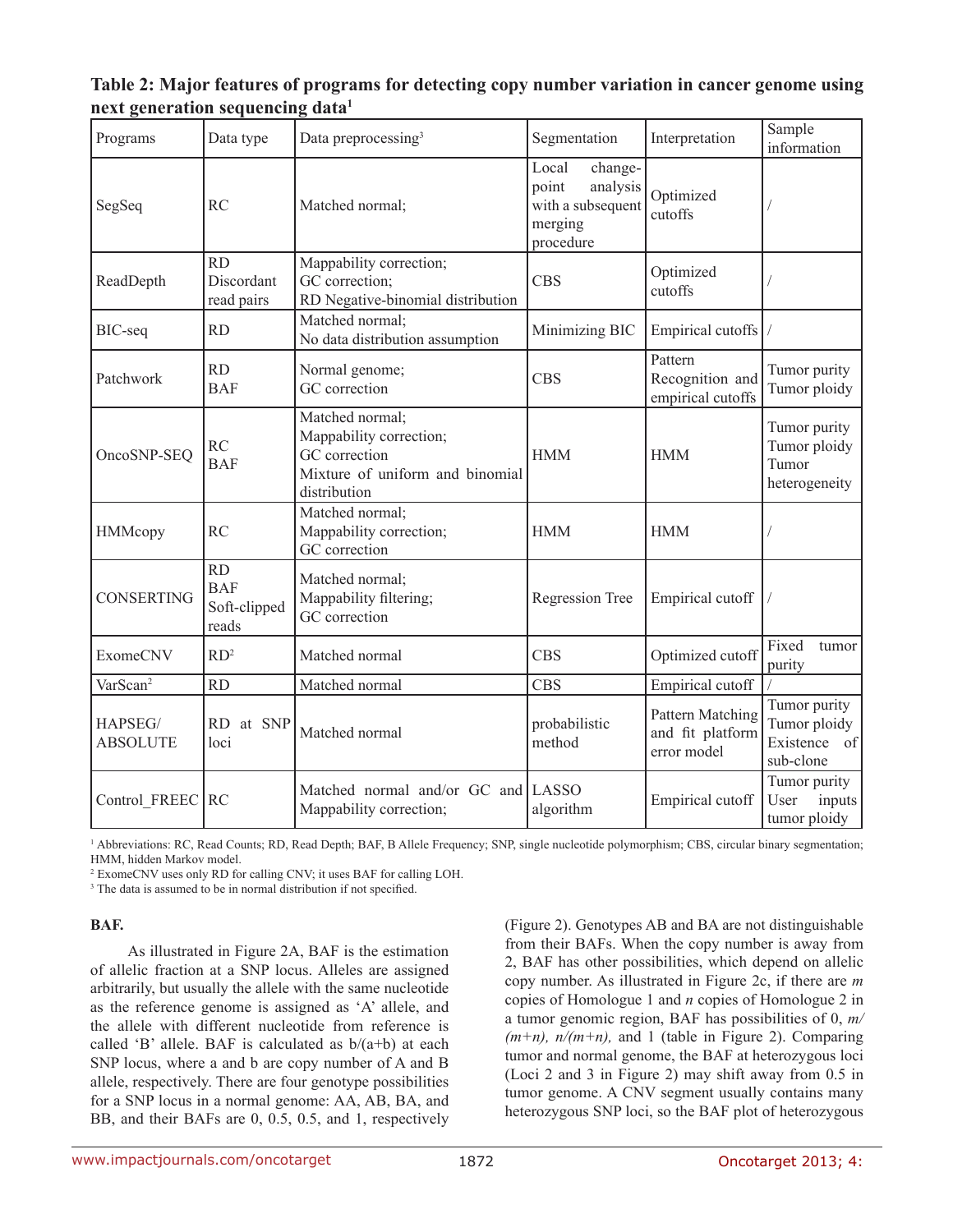SNP loci across the tumor genome segment may split into two bands at mean value of  $m/(m+n)$  and  $n/(m+n)$ , respectively, while it is only one band at mean value of 0.5 across the normal genome segment. Presumably, BAF is more sensitive to CNV events than LRR, since biases introduced by local nucleotide sequence (for example, GC bias) are canceled in BAF calculation. While BAF shifting away from mean value of 0.5 indicates a CNV event in the corresponding genomic region, BAF alone does not provide enough information to identify absolute tumor copy number especially when normal tissue contamination exists. Moreover, false negative calls are possible if CNV calling is solely based on BAF, since BAF remaining at mean value of 0.5 does not indicate lack of CNV events in the region. In the scenario of homozygous amplification, *m* equals *n* so that the BAF possibilities are the same as normal diploid genome, and LRR is necessary for determining copy number. Therefore, accurate CNV detection will likely benefit from the combination of LRR and BAF.

As show in Table 2, all existing programs exploit the LRR (either RD or RC), and several have incorporated BAF information. Patchwork incorporates LRR and BAF for pattern recognition, as only certain LRR and BAF combinations are possible. HAPSEG/ABSOLUTE has the option of matching pattern of local relative DNA concentration to interpret the segments. The terms of local relative DNA concentration is equivalent to the combination of total copy number and BAF in a segment, since relative DNA concentration could be derived from total copy number and BAF, and *vice versa*. CONSERTING has the option to use regions with BAF equals 0.5 for determining diploid baseline.

#### **Soft-clipped reads and discordant read pairs.**

New nucleotide sequences often arise in the boundary regions when a CNV event occurs (Figure 2B). These new sequences might be captured by soft-clipped reads or discordant read pairs in WGS data, and the probability of them being captured by WES methodologies is low. Soft-clipped reads are reads whose sequences are mapped to discrete regions in the reference genome; discordant read pairs are read pairs whose spans and/or orientations are inconsistent with the reference genome. Though it is unlikely to determine segmental copy number solely based on soft-clipped reads and/or discordant read pairs, they could provide useful information to confirm CNV events and to refine the breakpoints. Softclipped reads have been combined with LRR and BAF in CONSERTING to detect somatic CNVs.

In short, NGS provides multidimensional data at base level resolution to reveal somatic CNVs. An accurate somatic CNV prediction could be supported by evidences at different levels, including LRR, BAF, soft-clipped reads, discordant read pairs, or their combination.

# **Data Preprocessing**

The principle in most CNV detection programs is that larger or smaller than expected LRR in a genomic region reflects gain or loss of DNA in this region, respectively. However, random variations and systematic biases including mappability bias and GC-content bias (see below) deviates LRR from "correct" number. It is important to correct the biases and create a baseline for capturing the technical variation of a platform. Then a hypothesis of data (LRR and/or BAF) distribution is needed for segmentation.

#### **Matched normal.**

A typical strategy to cancel biases and variations in NGS-based cancer CNV studies is to use sequencing data from matched normal tissue or germline of the same patient (most programs) or another individual with majorly diploid genome (Patchwork) under the identical experimental conditions. This is required or preferred for all somatic CNV detection algorithms listed in Table 2, except ReadDepth, which use only tumor NGS data for CNV detection. Though it is tempting to design an algorithm to detect somatic CNV from tumor sample alone, Xi *et al* oppose this conduction as they believe this would result in many false positive due to the fluctuation of reads distribution along the genome [58]. Moreover, it is important to have matched normal from same patient in somatic CNV detection, because the matched normal helps to identify heterozygous SNP loci for calculating BAF and to filter out benign CNV in patient. While the inclusion of match normal is a powerful strategy for somatic CNV detection, it might not cancel all the biases, and further corrections for mappability and GC-content biases are proposed in several programs.

# **Mappability bias.**

NGS generates short reads in length of 100-150 bases, which are mapped to a reference genome for downstream analysis. The great advantage of using short reads is that it can reach massively parallel sequencing with reasonably low error rate  $( $0.1\%$ )$ . However, it brings challenges in mapping, as some reads cannot be uniquely mapped to the reference genome, which are called multi-reads. For a given genome, the ratio of multireads in all reads from a platform depends mostly on the length of sequence reads, the number of mismatches allowed in mapping [67], and sequencing approach (pairend *vs.* single-end sequencing). Mappability is defined as the probability for a region in the reference genome that a read originating from it is unambiguously mapped back to it. It can be calculated by programs such as GEM mappability [68]. Regions with higher mappability have more unique sequences and produce less ambiguous reads, and *vice versa*. Mutations and/or sequencing errors in just one or two positions in low mappability regions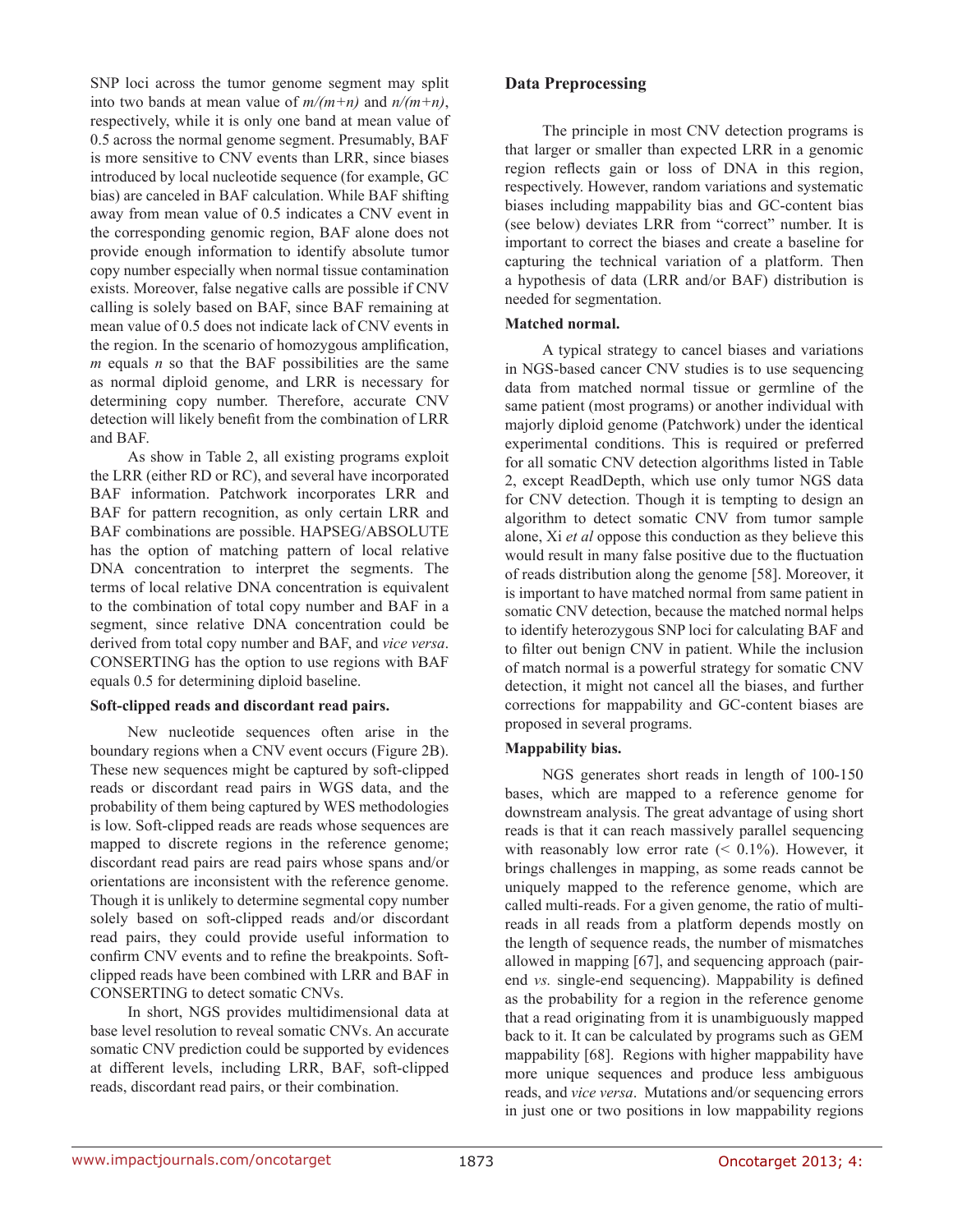may cause the reads to be mapped to wrong position. This is especially common for repetitive regions. Different strategies are used for dealing with multi-reads: (1) discarding the reads; (2) choosing a random position out of all of equally good match position; (3) reporting all possible positions. No matter what strategy is used, the ambiguous reads will likely create some biases in the read depth or read counts and might cause errors in CNV detection [69]. In theory, discarding multi-reads may lead to false positive deletion calls, while placing a multi-read at a random possible position may cause false negative deletion/amplification calls. The list of programs implementing mappability correction includes ReadDepth, Control-FREEC, HMMCOPY and CONSERTING. Control-FREEC and CONSERTING skip the regions with low mappability (default < 0.85 and 0.9 in Control-FREEC and CONSERTING respectively), and only reads falling in high mappability regions are used to call CNVs. HMMCOPY and OncoSNP-SEQ correct mappability bias in read counts by dividing the raw read counts by regional mappability (Appendix, Equation 1). In this way, ambiguous reads will be discarded, and unambiguous reads in low mappability regions have bigger weight for CNV detection than reads in high mappability region. To prevent overcorrection, ReadDepth uses the same formula to correct RD data in only high mappability region (default >0.75) and ignores the RD data in low mappability region.

#### **GC-content bias.**

It is well known that average read depth of a bin or read count in a region has a unimodal relationship with its GC content, regardless of the chosen bin/region size or average coverage [70-72]. Bins with high or low GC-content have lower mean read depth than bins with medium GC-content (40% to 55% GC). This is believed partially due to PCR efficiency in amplification [71] and sequencing. What makes correcting the bias even harder is while read depth *v.s.* GC-content curves are all unimodal, different samples or even repeated experiments have different slopes, locations of modes, and variances [71]. Benjamini and Speed developed a correction method based on the fragment and fragment-length models to remove most GC-dependent fragment count variation [71]. The method has been implemented in HMMCOPY program, which is based on read counts. When it is applied to read depth but not read counts, increased overall read depth variance was observed [69]. In currently available read depth based programs including CONSERTING, ReadDepth, and Patchwork, the GC bias is corrected in a fashion described by Teo *et al* [69] and Yoon *et al* [72] (Appendix, Equation 2). Regions with extreme GC content (high or low) might be excluded from the analysis. Control-FREEC and OncoSNP-SEQ uses this way for correcting GC bias too, though they are read counts based methods.

Besides mappability and GC-content, there might be additional biases in NGS data which haven't been explicitly corrected in existing CNV detection programs. For example, A and T are more common near the fragment ends, and fragments are much more likely to start with a CpG dinucleotide than any other dinucleotides when the fragment libraries are prepared following Illumina procedure [71]. These local biases near fragment ends might imply that the fragmentation is not truly random. Moreover, it is not clear how Phred-score filtering of sequence reads affect CNV detection [69]. Further investigations are necessary for systematical bias correction in NGS-based cancer CNV studies [73-76].

# **Assumption of data distribution.**

Supposing all the biases are removed from NGS data, an assumption of data distribution is needed to model the data variation for segmentation in most CNV detection programs (except BIC-seq which uses Bayesian Information Criterion (BIC) as merging and stopping criterion). Since the sequence reads are assumed to be chosen randomly from the genome, the RC or RD in a region should follow a Poisson distribution with mean directly proportional to the size of the region and to the copy number [41]. In most of the programs, the hypothetical Poisson distribution is approximated to normal distribution. However, Miller *et. al.* found that the observed distribution violates the Poisson distribution's assumption of equal mean and variance, and negativebinomial distribution is a better approximation for the over dispersed Poisson distribution [57]. As a result, negative binomial distribution is used for bias corrected NGS data in the ReadDepth program. In OncoSNP-SEQ, a mixture of uniform and binomial distribution is used. Overall, an improved understanding of NGS data distribution will likely improve the detection accuracy.

# **Segmentation**

Segmentation is the process that combines all the reads from same continuous region into a segment with determined boundaries. The challenge in segmentation is that the algorithm needs to distinguish the data variation caused by genuine CNV from that by random effects. Several strategies have been used for this purpose. Two of the most widely used segmentation modules in CNV detection algorithms for array CGH and SNP array, Circular Binary Segmentation (CBS) [77-79] and Hidden Markov Model (HMM) [80-82], have been adapted into programs for NGS data. CBS is used in Patchwork, ExomeCNV, and VarScan2; HMM is implemented into OncoSNP-SEQ and HMMCOPY. The key idea of CBS is joining the ends of a chromosome to make a circle and then iteratively computing segments to minimize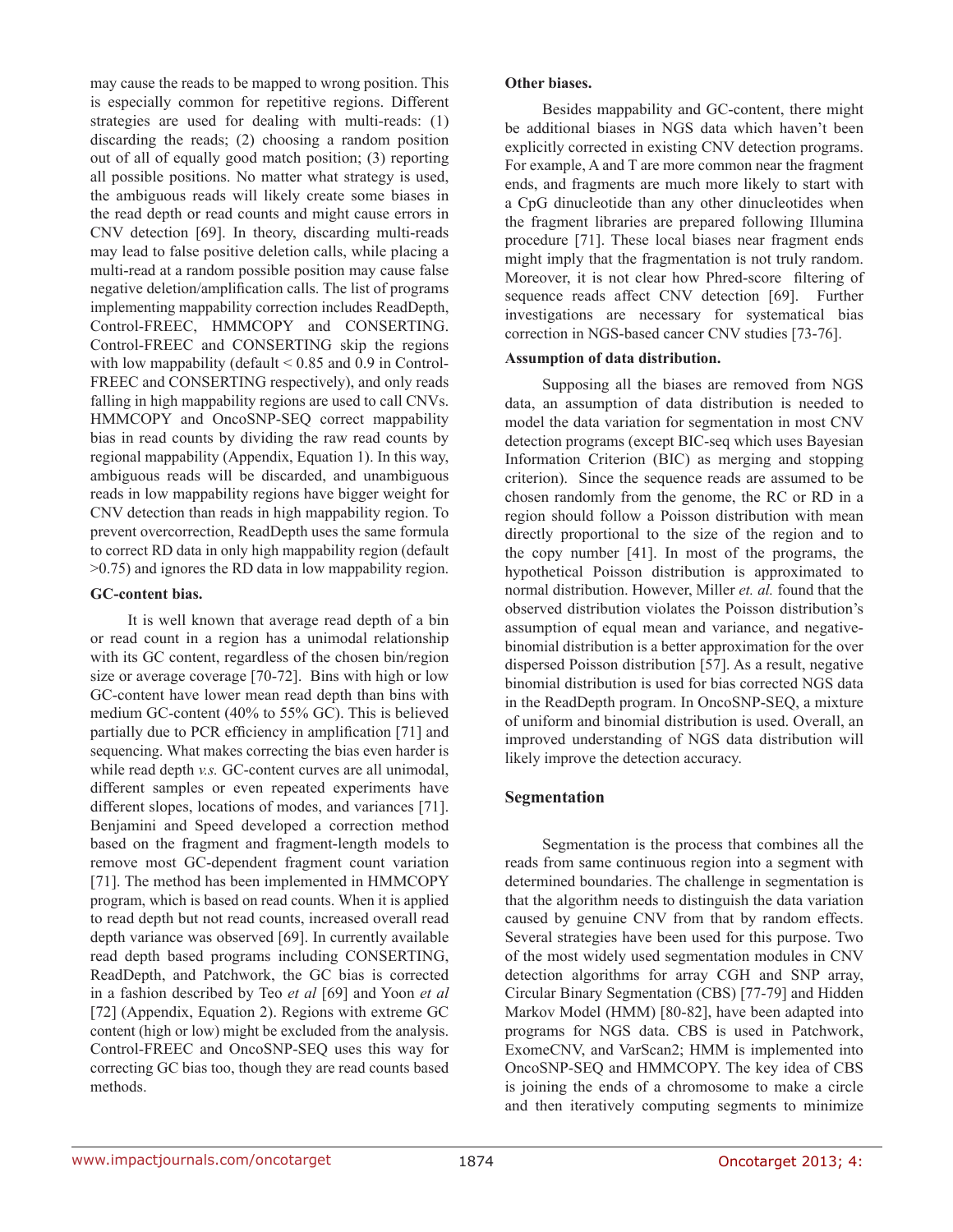the variance within segments and maximize the variance between segments. HMM simultaneously classify each window into a fixed number of possible states based on the read count in the window via an emission distribution (usually Guassian), and make segmentation by combining consecutive windows with same states. Under HMM, segmentation and classification can promote each other by allowing probabilistic parameters in model efficiently learnt from data through algorithms like Expectation Maximization (EM). However, OncoSNP-SEQ uses fixed parameters obtained by off-line training in the model, because the iterative application of the forward-backward algorithm for HMM is not computational trivial due to the sequence length and dynamic range. Besides CBS and HMM, some new algorithms have been developed based on NGS data in the past several years: Xi *et al* developed the BIC-seq algorithm for read depth segmentation via minimizing Bayesian Information Criterion (BIC) by merging the appropriate neighboring bins [58]; Chen *et al* designed a regression tree algorithm based on WGS data to integrate read depth change with structure variation sequence signature to determine segments in CONSERTING; Carter *et al* built a probabilistic method by partitioning the genome into segments of distinct copy number and modeling the four distinct genotypes into each segment in HAPSEG/ABSOLUTE [63, 64]; Chiang *et al* used a local change-point analysis with a subsequent merging procedure in SegSeq [41]; Boeva *et al* adapted Lasso algorithm in Control-FREEC to catch the change points [66]. These segmentation algorithms offered a good amount of choices for segmentation, and a systematic evaluation of them using NGS data will be valuable to help researcher choose an appropriate one for their research projects.

# **Segments Interpretation**

An ideal segmentation approach will merge adjacent data points with same copy number into one segment and divide regions with different copy numbers into different segments. Further step of interpretation is needed to determine the copy number state of each segment, except for HMM based programs (*i.e.*, HMMcopy), which simultaneously classify each data point to a state and merges the points to segments through EM algorithm. To assign a copy number state to each segment, quantitative criteria are necessary. As shown in Table 2, most of the currently available programs interpret the copy number based on specified LRR cutoffs. Some of the programs, including CONSERTING, Control-FREEC, BIC-seq, and VarScan2, set empirical cutoff values to define copy number states. Some other programs, including ExomeCNV, SegSeq, and ReadDepth, optimize the cutoffs to reach the desired sensitivity and specificity. If a segment does not have sufficient coverage to achieve the desired sensitivity/specificity, no call will usually make in

order to prevent false call from inferior data quality. The LRR *versus* BAF pattern has been used in Patchwork for assigning copy number state. As LRR *versus* BAF pattern involves two data types, cutoff values of LRR and BAF corresponding to different copy number states are needed. In Patchwork, the empirical cutoff values will be specified by the users. HAPSEG/ABSOLUTE fits observed data to a platform-dependent error model to determine the cutoffs.

# **Challenges in Somatic CNV Detection**

In theory, 'digital karyotyping' is simple and powerful to asses CNV in designated regions from WGS or WES data [83-85]. However, accurate determination of somatic CNVs is still a great challenge, largely due to the complexities of tumor samples. First, CNVs are very extensive and diverse in tumor genome. Second, tumor samples are inevitably contaminated by normal tissues without known fractions. Third, the ploidies of tumor cells are usually unknown. Fourth, multiple clones in tumor sample are possible, owing to subclonal evolution. These issues are further confounded by signal variation caused by local sequence content and by sample quality and experiment conditions, which are proven to be hard to deconvolute in germline samples [86].

#### **Extensive and diverse CNV events in tumor genome.**

Germline and somatic CNVs are very different in their extensities and diversities in genome. Overall, germline CNVs covers about 3.7% [35] to 12% [87] of the genome and they often overlap in genomes of different people, while somatic CNVs could compass the whole genome and recurrent ones are at relative low rate. It is usually assumed that non-recurrent and sharp read depth changes are due to technical variations in normal genome sequencing data, but this assumption could be fallacious for tumor samples. These features make some excellent germline CNVs detection programs, such as ERDS [34], JointSLM [88], and CoNIFER [89], not suitable for somatic CNV detection. For example, modeling across samples may improve the performance of germline CNV detection by removing non-recurrent signals variation [88, 90], but this strategy may increase false negative rate in somatic CNV detection because non-recurrent ones are more common in tumor genome.

#### **Tumor purity.**

Normal cell contamination in tumor sample will diminish the observed LRR changes caused by CNVs, and shift BAFs away from presumed values. This introduces difficulties in determining segmental copy number based on LRR and BAF, as the cutoff values will depend on tumor purity which is usually unknown. As overall RD or RC of a sample is the linear combination of RD or RC of tumor and normal genomes, fitting measured LRR and/or BAF values across the genome to different tumor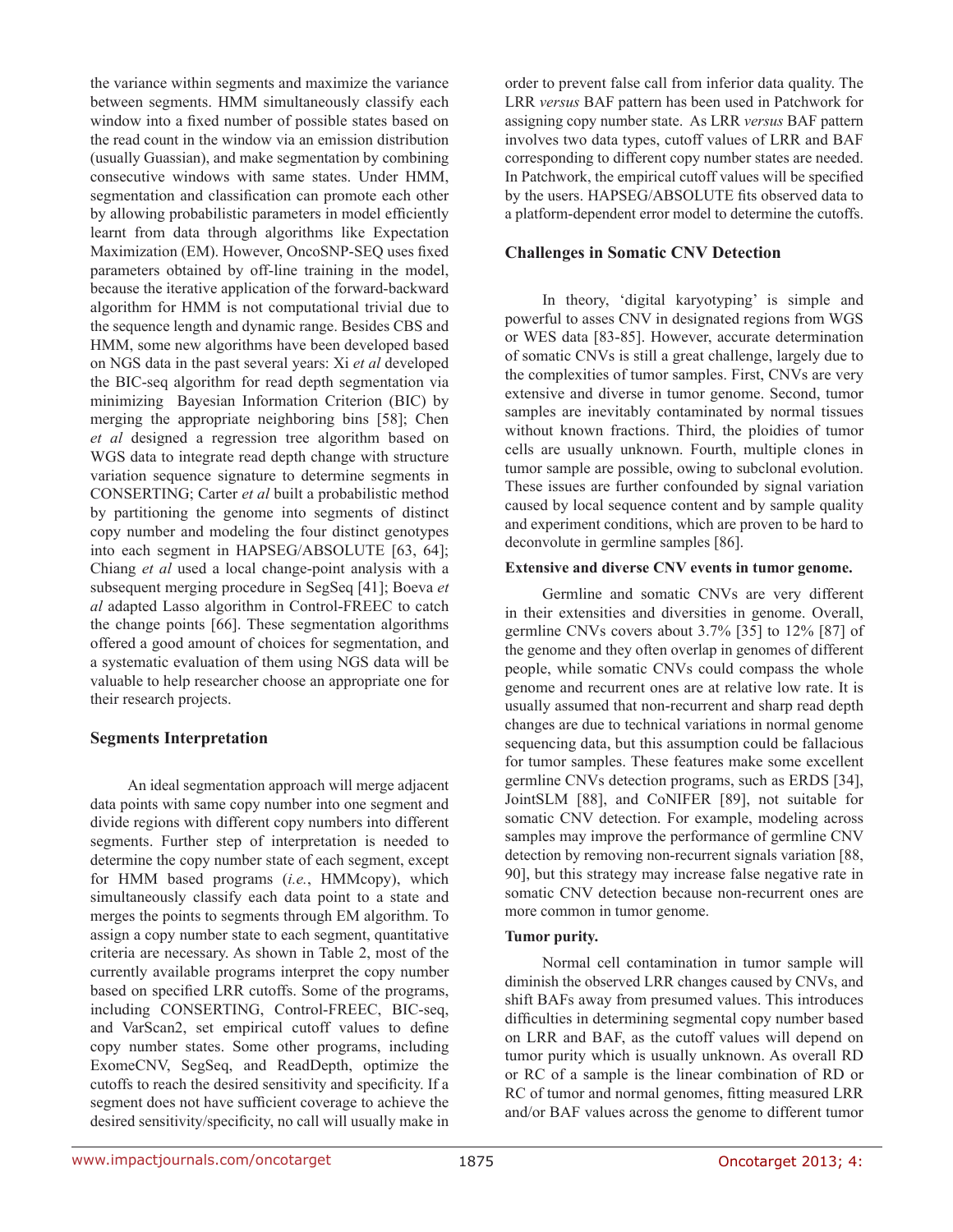percentage could help determine the most likely tumor purity.

#### **Tumor ploidy.**

Aneuploidy of tumor genome creates difficulties in determining the copy number state of LRR baseline. NGS experimental protocol constrains the amount of DNA, not the number of cells. Therefore, instead of corresponding to diploidy as in normal human cells, the LRR baseline is corresponding to the average ploidy, which is usually unknown in tumor sample. Combining LRR and BAF information might be able to reveal the average ploidy, since different ploidy has different possibilities of BAF pattern. For example, diploidy has BAF possibilities of 0, 0.5, and 1; tetraploidy has BAF possibilities of 0, 0.25, 0.5, 0.75, and 1. Since tumor purity and ploidy confound with each other, solving them coordinately will likely provide important information to make accurate CNV calls. Patchwork, OncoSNP-SEQ and ABSOLUTE provide function to evaluate tumor purity and ploidy. Control-FREEC asks users to input sample ploidy, and it can estimate tumor purity. If ploidy is not known, it is suggested to run the program several times with possible ploidy values and compare the results.

#### **Tumor heterogeneity.**

Multiple clones of tumor cells could coexist in one tumor [91], and subclones are important to tumor evolution and cancer relapse. Due to their low percentage in a sample, it is hard to determine the subclones. While increasing the depth of sequencing can help to capture the substantial subclone, the accuracy also depends on the properties of tumor sample and the complexity of tumor genomic being investigated. OncoSNP-SEQ and ABSOLUTE provide the feature to detect heterogeneous events.

For a given copy number state, only certain LRR and BAF combinations are possible. Therefore, the number of LRR vs BAF patterns is limited. The deviations from these patterns are usually caused by tumor impurity, aneuploidy, tumor heterogeneity, or their combinations. The observed LRR and BAF of a tumor sample are the linear combinations of LRR and BAF of its components [64], when there are admixtures of normal contamination and multiple clones of tumor cells. From the deviation of patterns, it is possible to deconvolute the tumor impurity, aneuploidy, and tumor heterogeneity.

#### **Lack of gold standard.**

Another challenge in somatic CNV detection algorithm development is the lack of gold standard controls or samples to benchmark CNV calling results. Though all the published NGS based somatic CNV detection programs have been tested by some sort of benchmark, such as *in silico* simulated data or calls from SNP arrays on the same set of tumor samples, the generality of such benchmark is less clear. While several

simulators, such as ART [92], pIRS [93], GemSIM [94], and Wessim [95], have been developed to simulate NGS data by reproducing known biases from sequence context and empirical platform-dependent error, there is no comprehensive tumor genome simulator that captures all the features of tumor genome mentioned above. Meanwhile, it has been shown that there is a striking lack of reproducibility and concordance for arraybased platforms and calling algorithms based on recent assessment [86]. Without a well controlled reference set, it will be difficult to further understand the advantages and disadvantages associated with each program. As a result, the choice of NGS based CNV detection algorithm relies more on factors such as the algorithm's technique descriptions instead of its performances with a common benchmark. Therefore, it is necessary for the community to establish better benchmark datasets, which compass the complexity of tumor genome, for algorithms evaluation and further development.

# **CONCLUSIONS AND OUTLOOKS**

One of the most important somatic aberrations, CNV in tumor genomes is believed to have high probability of harboring oncotargets. The widespread availability of NGS technology provides an unprecedented opportunity to systematically screen for somatic CNVs. Accurate detection of somatic CNV from massive amount of raw sequence data for each individual requires sophisticated computational algorithms. Read depth or read counts, BAF, soft clipped reads, and discordant reads pairs derived from sequence read mapping are the primary input for CNV determination. During the past several years, a number of computational algorithms have been developed to retrieve copy number from one or more of these data types. In this article, we reviewed 11 existing programs for determining somatic CNV from NGS data, described their similarity and difference in types of data using, data preprocessing, data segmentation, and data interpretation, and highlighted challenges associated with the analysis of NGS data for CNV detection in cancer studies Our review serves as a timely and practical guide to the analytic tools used in NGS-based cancer CNV studies.

Due to the special characteristics of tumor samples and the extraordinary complexity of tumor genomes, accurate detection of somatic CNVs is still a great challenge for the community. Improved computational frameworks are required to take full use of NGS data in order to tackle the tumor purity, ploidy, and heterogeneity coordinately for allele specific copy number calling. Meanwhile, standard protocols, quality control measures, and benchmark are much needed for better further understanding of the advantages and disadvantages associated with existing programs, and to foster the development of next-generation analytic tools.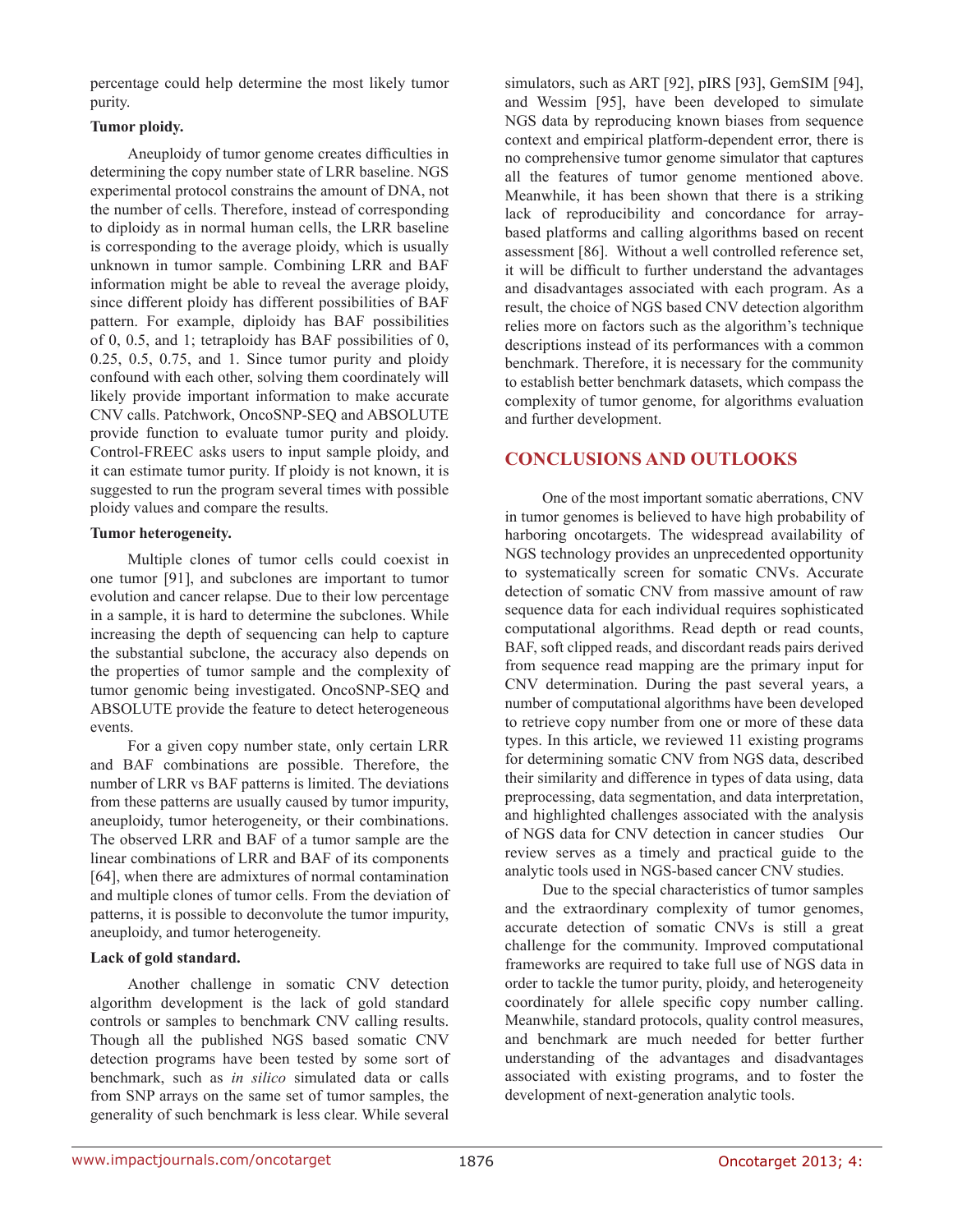# **ACKNOWLEDGEMENT**

This work was supported by an award from the Roswell Park Alliance Foundation and by NCI grants P30 CA016056, R01 CA067267, and R21 CA162218.

# **REFERENCES**

- 1. Albertson DG, Collins C, McCormick F and Gray JW. Chromosome aberrations in solid tumors. Nature genetics. 2003; 34(4):369-376.
- 2. Diskin SJ, Hou C, Glessner JT, Attiyeh EF, Laudenslager M, Bosse K, Cole K, Mosse YP, Wood A, Lynch JE, Pecor K, Diamond M, Winter C, Wang K, Kim C, Geiger EA, et al. Copy number variation at 1q21.1 associated with neuroblastoma. Nature. 2009; 459(7249):987-991.
- 3. Shlien A and Malkin D. Copy number variations and cancer. Genome medicine. 2009; 1(6):62.
- 4. Beroukhim R, Mermel CH, Porter D, Wei G, Raychaudhuri S, Donovan J, Barretina J, Boehm JS, Dobson J, Urashima M, Mc Henry KT, Pinchback RM, Ligon AH, Cho YJ, Haery L, Greulich H, et al. The landscape of somatic copynumber alteration across human cancers. Nature. 2010; 463(7283):899-905.
- 5. Stranger BE, Forrest MS, Dunning M, Ingle CE, Beazley C, Thorne N, Redon R, Bird CP, de Grassi A, Lee C, Tyler-Smith C, Carter N, Scherer SW, Tavare S, Deloukas P, Hurles ME, et al. Relative impact of nucleotide and copy number variation on gene expression phenotypes. Science. 2007; 315(5813):848-853.
- 6. Feuk L, Carson AR and Scherer SW. Structural variation in the human genome. Nature reviews Genetics. 2006; 7(2):85-97.
- 7. Alkan C, Coe BP and Eichler EE. Genome structural variation discovery and genotyping. Nature reviews Genetics. 2011; 12(5):363-376.
- 8. Curtis C, Shah SP, Chin SF, Turashvili G, Rueda OM, Dunning MJ, Speed D, Lynch AG, Samarajiwa S, Yuan Y, Graf S, Ha G, Haffari G, Bashashati A, Russell R, McKinney S, et al. The genomic and transcriptomic architecture of 2,000 breast tumours reveals novel subgroups. Nature. 2012; 486(7403):346-352.
- 9. Beroukhim R, Getz G, Nghiemphu L, Barretina J, Hsueh T, Linhart D, Vivanco I, Lee JC, Huang JH, Alexander S, Du J, Kau T, Thomas RK, Shah K, Soto H, Perner S, et al. Assessing the significance of chromosomal aberrations in cancer: methodology and application to glioma. Proceedings of the National Academy of Sciences of the United States of America. 2007; 104(50):20007-20012.
- 10. Kim TM, Xi R, Luquette LJ, Park RW, Johnson MD and Park PJ. Functional genomic analysis of chromosomal aberrations in a compendium of 8000 cancer genomes. Genome research. 2013; 23(2):217-227.
- 11. Santarius T, Shipley J, Brewer D, Stratton MR and Cooper

CS. A census of amplified and overexpressed human cancer genes. Nature reviews Cancer. 2010; 10(1):59-64.

- 12. Cox C, Bignell G, Greenman C, Stabenau A, Warren W, Stephens P, Davies H, Watt S, Teague J, Edkins S, Birney E, Easton DF, Wooster R, Futreal PA and Stratton MR. A survey of homozygous deletions in human cancer genomes. Proceedings of the National Academy of Sciences of the United States of America. 2005; 102(12):4542-4547.
- 13. Futreal PA, Coin L, Marshall M, Down T, Hubbard T, Wooster R, Rahman N and Stratton MR. A census of human cancer genes. Nature reviews Cancer. 2004; 4(3):177-183.
- 14. Dancey JE, Bedard PL, Onetto N and Hudson TJ. The genetic basis for cancer treatment decisions. Cell. 2012; 148(3):409-420.
- 15. Carter P, Presta L, Gorman CM, Ridgway JB, Henner D, Wong WL, Rowland AM, Kotts C, Carver ME and Shepard HM. Humanization of an anti-p185HER2 antibody for human cancer therapy. Proceedings of the National Academy of Sciences of the United States of America. 1992; 89(10):4285-4289.
- 16. Pegram MD, Pienkowski T, Northfelt DW, Eiermann W, Patel R, Fumoleau P, Quan E, Crown J, Toppmeyer D, Smylie M, Riva A, Blitz S, Press MF, Reese D, Lindsay MA and Slamon DJ. Results of two open-label, multicenter phase II studies of docetaxel, platinum salts, and trastuzumab in HER2-positive advanced breast cancer. Journal of the National Cancer Institute. 2004; 96(10):759- 769.
- 17. Robert N, Leyland-Jones B, Asmar L, Belt R, Ilegbodu D, Loesch D, Raju R, Valentine E, Sayre R, Cobleigh M, Albain K, McCullough C, Fuchs L and Slamon D. Randomized phase III study of trastuzumab, paclitaxel, and carboplatin compared with trastuzumab and paclitaxel in women with HER-2-overexpressing metastatic breast cancer. Journal of clinical oncology : official journal of the American Society of Clinical Oncology. 2006; 24(18):2786- 2792.
- 18. Piccart-Gebhart MJ, Procter M, Leyland-Jones B, Goldhirsch A, Untch M, Smith I, Gianni L, Baselga J, Bell R, Jackisch C, Cameron D, Dowsett M, Barrios CH, Steger G, Huang CS, Andersson M, et al. Trastuzumab after adjuvant chemotherapy in HER2-positive breast cancer. The New England journal of medicine. 2005; 353(16):1659- 1672.
- 19. Speicher MR and Carter NP. The new cytogenetics: blurring the boundaries with molecular biology. Nature reviews Genetics. 2005; 6(10):782-792.
- 20. Schaaf CP, Wiszniewska J and Beaudet AL. Copy number and SNP arrays in clinical diagnostics. Annual review of genomics and human genetics. 2011; 12:25-51.
- 21. O'Huallachain M, Karczewski KJ, Weissman SM, Urban AE and Snyder MP. Extensive genetic variation in somatic human tissues. Proceedings of the National Academy of Sciences of the United States of America. 2012; 109(44):18018-18023.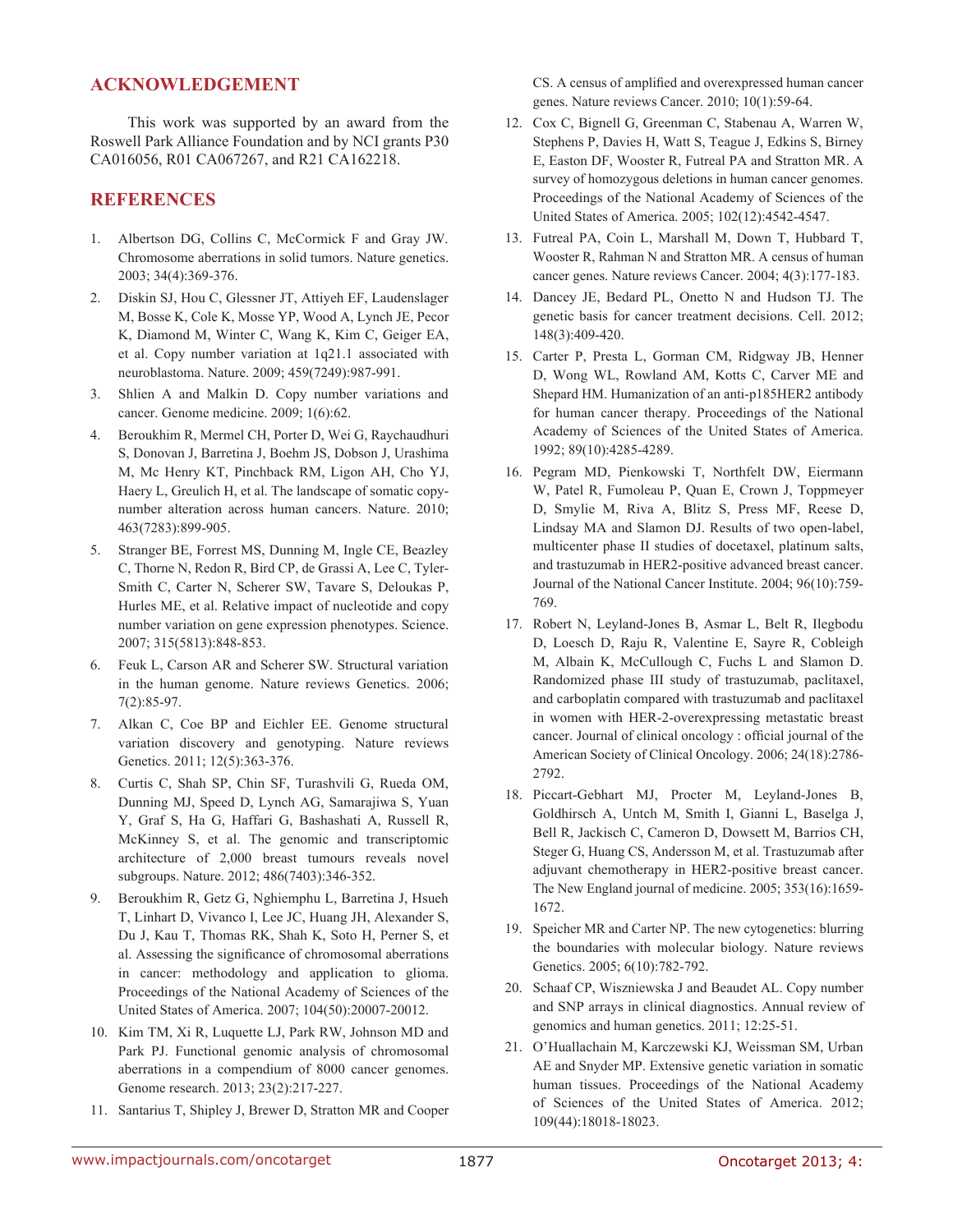- 22. Northcott PA, Shih DJ, Peacock J, Garzia L, Morrissy AS, Zichner T, Stutz AM, Korshunov A, Reimand J, Schumacher SE, Beroukhim R, Ellison DW, Marshall CR, Lionel AC, Mack S, Dubuc A, et al. Subgroup-specific structural variation across 1,000 medulloblastoma genomes. Nature. 2012; 488(7409):49-56.
- 23. Ruderfer DM, Chambert K, Moran J, Talkowski M, Chen ES, Gigek C, Gusella JF, Blackwood DH, Corvin A, Gurling HM, Hultman CM, Kirov G, Magnusson P, O'Donovan MC, Owen MJ, Pato C, et al. Mosaic copy number variation in schizophrenia. European journal of human genetics : EJHG. 2013; 21(9):1007-1011.
- 24. Kallioniemi A, Kallioniemi OP, Sudar D, Rutovitz D, Gray JW, Waldman F and Pinkel D. Comparative genomic hybridization for molecular cytogenetic analysis of solid tumors. Science. 1992; 258(5083):818-821.
- 25. Metzker ML. Sequencing technologies the next generation. Nature reviews Genetics. 2010; 11(1):31-46.
- 26. Mardis ER. Next-generation DNA sequencing methods. Annual review of genomics and human genetics. 2008; 9:387-402.
- 27. Bentley DR, Balasubramanian S, Swerdlow HP, Smith GP, Milton J, Brown CG, Hall KP, Evers DJ, Barnes CL, Bignell HR, Boutell JM, Bryant J, Carter RJ, Keira Cheetham R, Cox AJ, Ellis DJ, et al. Accurate whole human genome sequencing using reversible terminator chemistry. Nature. 2008; 456(7218):53-59.
- 28. Rothberg JM, Hinz W, Rearick TM, Schultz J, Mileski W, Davey M, Leamon JH, Johnson K, Milgrew MJ, Edwards M, Hoon J, Simons JF, Marran D, Myers JW, Davidson JF, Branting A, et al. An integrated semiconductor device enabling non-optical genome sequencing. Nature. 2011; 475(7356):348-352.
- 29. Drmanac R, Sparks AB, Callow MJ, Halpern AL, Burns NL, Kermani BG, Carnevali P, Nazarenko I, Nilsen GB, Yeung G, Dahl F, Fernandez A, Staker B, Pant KP, Baccash J, Borcherding AP, et al. Human genome sequencing using unchained base reads on self-assembling DNA nanoarrays. Science. 2010; 327(5961):78-81.
- 30. Eid J, Fehr A, Gray J, Luong K, Lyle J, Otto G, Peluso P, Rank D, Baybayan P, Bettman B, Bibillo A, Bjornson K, Chaudhuri B, Christians F, Cicero R, Clark S, et al. Realtime DNA sequencing from single polymerase molecules. Science. 2009; 323(5910):133-138.
- 31. Lam HY, Clark MJ, Chen R, Natsoulis G, O'Huallachain M, Dewey FE, Habegger L, Ashley EA, Gerstein MB, Butte AJ, Ji HP and Snyder M. Performance comparison of wholegenome sequencing platforms. Nature biotechnology. 2012; 30(1):78-82.
- 32. Clark MJ, Chen R, Lam HY, Karczewski KJ, Euskirchen G, Butte AJ and Snyder M. Performance comparison of exome DNA sequencing technologies. Nature biotechnology. 2011; 29(10):908-914.
- 33. Quail MA, Smith M, Coupland P, Otto TD, Harris SR,

Connor TR, Bertoni A, Swerdlow HP and Gu Y. A tale of three next generation sequencing platforms: comparison of Ion Torrent, Pacific Biosciences and Illumina MiSeq sequencers. BMC genomics. 2012; 13:341.

- 34. Zhu M, Need AC, Han Y, Ge D, Maia JM, Zhu Q, Heinzen EL, Cirulli ET, Pelak K, He M, Ruzzo EK, Gumbs C, Singh A, Feng S, Shianna KV and Goldstein DB. Using ERDS to infer copy-number variants in high-coverage genomes. American journal of human genetics. 2012; 91(3):408-421.
- 35. Conrad DF, Pinto D, Redon R, Feuk L, Gokcumen O, Zhang Y, Aerts J, Andrews TD, Barnes C, Campbell P, Fitzgerald T, Hu M, Ihm CH, Kristiansson K, Macarthur DG, Macdonald JR, et al. Origins and functional impact of copy number variation in the human genome. Nature. 2010; 464(7289):704-712.
- 36. Campbell PJ, Stephens PJ, Pleasance ED, O'Meara S, Li H, Santarius T, Stebbings LA, Leroy C, Edkins S, Hardy C, Teague JW, Menzies A, Goodhead I, Turner DJ, Clee CM, Quail MA, et al. Identification of somatically acquired rearrangements in cancer using genome-wide massively parallel paired-end sequencing. Nature genetics. 2008; 40(6):722-729.
- 37. Stephens PJ, McBride DJ, Lin ML, Varela I, Pleasance ED, Simpson JT, Stebbings LA, Leroy C, Edkins S, Mudie LJ, Greenman CD, Jia M, Latimer C, Teague JW, Lau KW, Burton J, et al. Complex landscapes of somatic rearrangement in human breast cancer genomes. Nature. 2009; 462(7276):1005-1010.
- 38. Turajlic S, Furney SJ, Lambros MB, Mitsopoulos C, Kozarewa I, Geyer FC, Mackay A, Hakas J, Zvelebil M, Lord CJ, Ashworth A, Thomas M, Stamp G, Larkin J, Reis-Filho JS and Marais R. Whole genome sequencing of matched primary and metastatic acral melanomas. Genome research. 2012; 22(2):196-207.
- 39. Ding L, Ellis MJ, Li S, Larson DE, Chen K, Wallis JW, Harris CC, McLellan MD, Fulton RS, Fulton LL, Abbott RM, Hoog J, Dooling DJ, Koboldt DC, Schmidt H, Kalicki J, et al. Genome remodelling in a basal-like breast cancer metastasis and xenograft. Nature. 2010; 464(7291):999- 1005.
- 40. Mardis ER, Ding L, Dooling DJ, Larson DE, McLellan MD, Chen K, Koboldt DC, Fulton RS, Delehaunty KD, McGrath SD, Fulton LA, Locke DP, Magrini VJ, Abbott RM, Vickery TL, Reed JS, et al. Recurring mutations found by sequencing an acute myeloid leukemia genome. The New England journal of medicine. 2009; 361(11):1058-1066.
- 41. Chiang DY, Getz G, Jaffe DB, O'Kelly MJ, Zhao X, Carter SL, Russ C, Nusbaum C, Meyerson M and Lander ES. High-resolution mapping of copy-number alterations with massively parallel sequencing. Nature methods. 2009; 6(1):99-103.
- 42. Ha G, Roth A, Lai D, Bashashati A, Ding J, Goya R, Giuliany R, Rosner J, Oloumi A, Shumansky K, Chin SF, Turashvili G, Hirst M, Caldas C, Marra MA, Aparicio S, et al. Integrative analysis of genome-wide loss of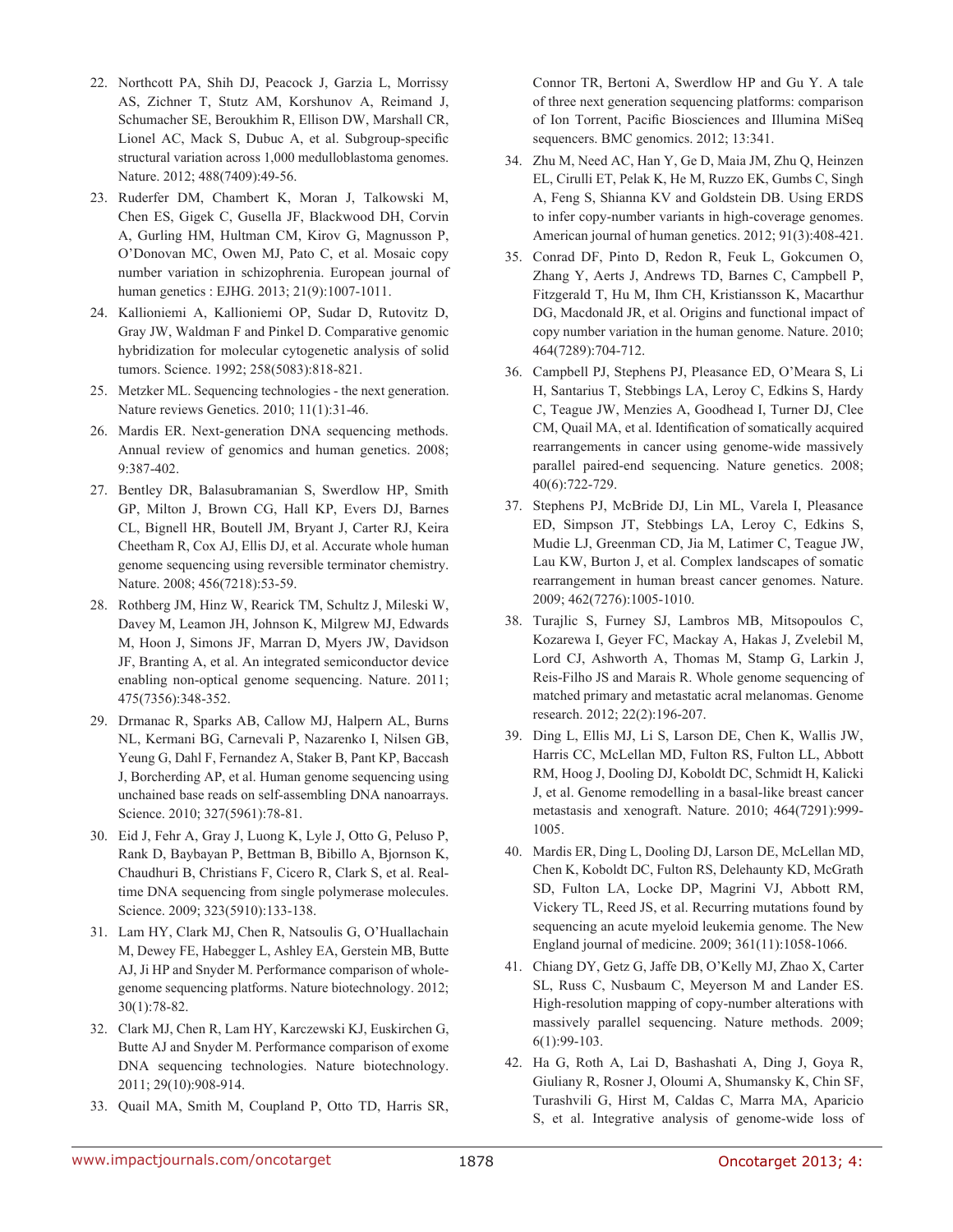heterozygosity and monoallelic expression at nucleotide resolution reveals disrupted pathways in triple-negative breast cancer. Genome research. 2012; 22(10):1995-2007.

- 43. Zhang J, Ding L, Holmfeldt L, Wu G, Heatley SL, Payne-Turner D, Easton J, Chen X, Wang J, Rusch M, Lu C, Chen SC, Wei L, Collins-Underwood JR, Ma J, Roberts KG, et al. The genetic basis of early T-cell precursor acute lymphoblastic leukaemia. Nature. 2012; 481(7380):157- 163.
- 44. Holmfeldt L, Wei L, Diaz-Flores E, Walsh M, Zhang J, Ding L, Payne-Turner D, Churchman M, Andersson A, Chen SC, McCastlain K, Becksfort J, Ma J, Wu G, Patel SN, Heatley SL, et al. The genomic landscape of hypodiploid acute lymphoblastic leukemia. Nature genetics. 2013; 45(3):242-252.
- 45. Robinson G, Parker M, Kranenburg TA, Lu C, Chen X, Ding L, Phoenix TN, Hedlund E, Wei L, Zhu X, Chalhoub N, Baker SJ, Huether R, Kriwacki R, Curley N, Thiruvenkatam R, et al. Novel mutations target distinct subgroups of medulloblastoma. Nature. 2012; 488(7409):43-48.
- 46. Zhang J, Benavente CA, McEvoy J, Flores-Otero J, Ding L, Chen X, Ulyanov A, Wu G, Wilson M, Wang J, Brennan R, Rusch M, Manning AL, Ma J, Easton J, Shurtleff S, et al. A novel retinoblastoma therapy from genomic and epigenetic analyses. Nature. 2012; 481(7381):329-334.
- 47. Ley TJ, Mardis ER, Ding L, Fulton B, McLellan MD, Chen K, Dooling D, Dunford-Shore BH, McGrath S, Hickenbotham M, Cook L, Abbott R, Larson DE, Koboldt DC, Pohl C, Smith S, et al. DNA sequencing of a cytogenetically normal acute myeloid leukaemia genome. Nature. 2008; 456(7218):66-72.
- 48. Berger MF, Lawrence MS, Demichelis F, Drier Y, Cibulskis K, Sivachenko AY, Sboner A, Esgueva R, Pflueger D, Sougnez C, Onofrio R, Carter SL, Park K, Habegger L, Ambrogio L, Fennell T, et al. The genomic complexity of primary human prostate cancer. Nature. 2011; 470(7333):214-220.
- 49. Pleasance ED, Cheetham RK, Stephens PJ, McBride DJ, Humphray SJ, Greenman CD, Varela I, Lin ML, Ordonez GR, Bignell GR, Ye K, Alipaz J, Bauer MJ, Beare D, Butler A, Carter RJ, et al. A comprehensive catalogue of somatic mutations from a human cancer genome. Nature. 2010; 463(7278):191-196.
- 50. Pleasance ED, Stephens PJ, O'Meara S, McBride DJ, Meynert A, Jones D, Lin ML, Beare D, Lau KW, Greenman C, Varela I, Nik-Zainal S, Davies HR, Ordonez GR, Mudie LJ, Latimer C, et al. A small-cell lung cancer genome with complex signatures of tobacco exposure. Nature. 2010; 463(7278):184-190.
- 51. Shah SP, Morin RD, Khattra J, Prentice L, Pugh T, Burleigh A, Delaney A, Gelmon K, Guliany R, Senz J, Steidl C, Holt RA, Jones S, Sun M, Leung G, Moore R, et al. Mutational evolution in a lobular breast tumour profiled at single nucleotide resolution. Nature. 2009; 461(7265):809-813.
- 52. Ding L, Ley TJ, Larson DE, Miller CA, Koboldt DC, Welch JS, Ritchey JK, Young MA, Lamprecht T, McLellan MD, McMichael JF, Wallis JW, Lu C, Shen D, Harris CC, Dooling DJ, et al. Clonal evolution in relapsed acute myeloid leukaemia revealed by whole-genome sequencing. Nature. 2012; 481(7382):506-510.
- 53. Hou Y, Song L, Zhu P, Zhang B, Tao Y, Xu X, Li F, Wu K, Liang J, Shao D, Wu H, Ye X, Ye C, Wu R, Jian M, Chen Y, et al. Single-cell exome sequencing and monoclonal evolution of a JAK2-negative myeloproliferative neoplasm. Cell. 2012; 148(5):873-885.
- 54. Xu X, Hou Y, Yin X, Bao L, Tang A, Song L, Li F, Tsang S, Wu K, Wu H, He W, Zeng L, Xing M, Wu R, Jiang H, Liu X, et al. Single-cell exome sequencing reveals singlenucleotide mutation characteristics of a kidney tumor. Cell. 2012; 148(5):886-895.
- 55. Gerlinger M, Rowan AJ, Horswell S, Larkin J, Endesfelder D, Gronroos E, Martinez P, Matthews N, Stewart A, Tarpey P, Varela I, Phillimore B, Begum S, McDonald NQ, Butler A, Jones D, et al. Intratumor heterogeneity and branched evolution revealed by multiregion sequencing. The New England journal of medicine. 2012; 366(10):883-892.
- 56. Comprehensive molecular characterization of human colon and rectal cancer. Nature. 2012; 487(7407):330-337.
- 57. Miller CA, Hampton O, Coarfa C and Milosavljevic A. ReadDepth: a parallel R package for detecting copy number alterations from short sequencing reads. PloS one. 2011; 6(1):e16327.
- 58. Xi R, Hadjipanayis AG, Luquette LJ, Kim TM, Lee E, Zhang J, Johnson MD, Muzny DM, Wheeler DA, Gibbs RA, Kucherlapati R and Park PJ. Copy number variation detection in whole-genome sequencing data using the Bayesian information criterion. Proceedings of the National Academy of Sciences of the United States of America. 2011; 108(46):E1128-1136.
- 59. Mayrhofer M, Dilorenzo S and Isaksson A. Patchwork: allele-specific copy number analysis of whole-genome sequenced tumor tissue. Genome biology. 2013; 14(3):R24.
- 60. Yau C. OncoSNP-SEQ: a statistical approach for the identification of somatic copy number alterations from nextgeneration sequencing of cancer genomes. Bioinformatics. 2013; 29(19):2482-2484.
- 61. Sathirapongsasuti JF, Lee H, Horst BA, Brunner G, Cochran AJ, Binder S, Quackenbush J and Nelson SF. Exome sequencing-based copy-number variation and loss of heterozygosity detection: ExomeCNV. Bioinformatics. 2011; 27(19):2648-2654.
- 62. Koboldt DC, Zhang Q, Larson DE, Shen D, McLellan MD, Lin L, Miller CA, Mardis ER, Ding L and Wilson RK. VarScan 2: somatic mutation and copy number alteration discovery in cancer by exome sequencing. Genome research. 2012; 22(3):568-576.
- 63. Carter SL, Meyerson M and Getz G. Accurate estimation of homologue-specific DNA concentration-ratios in cancer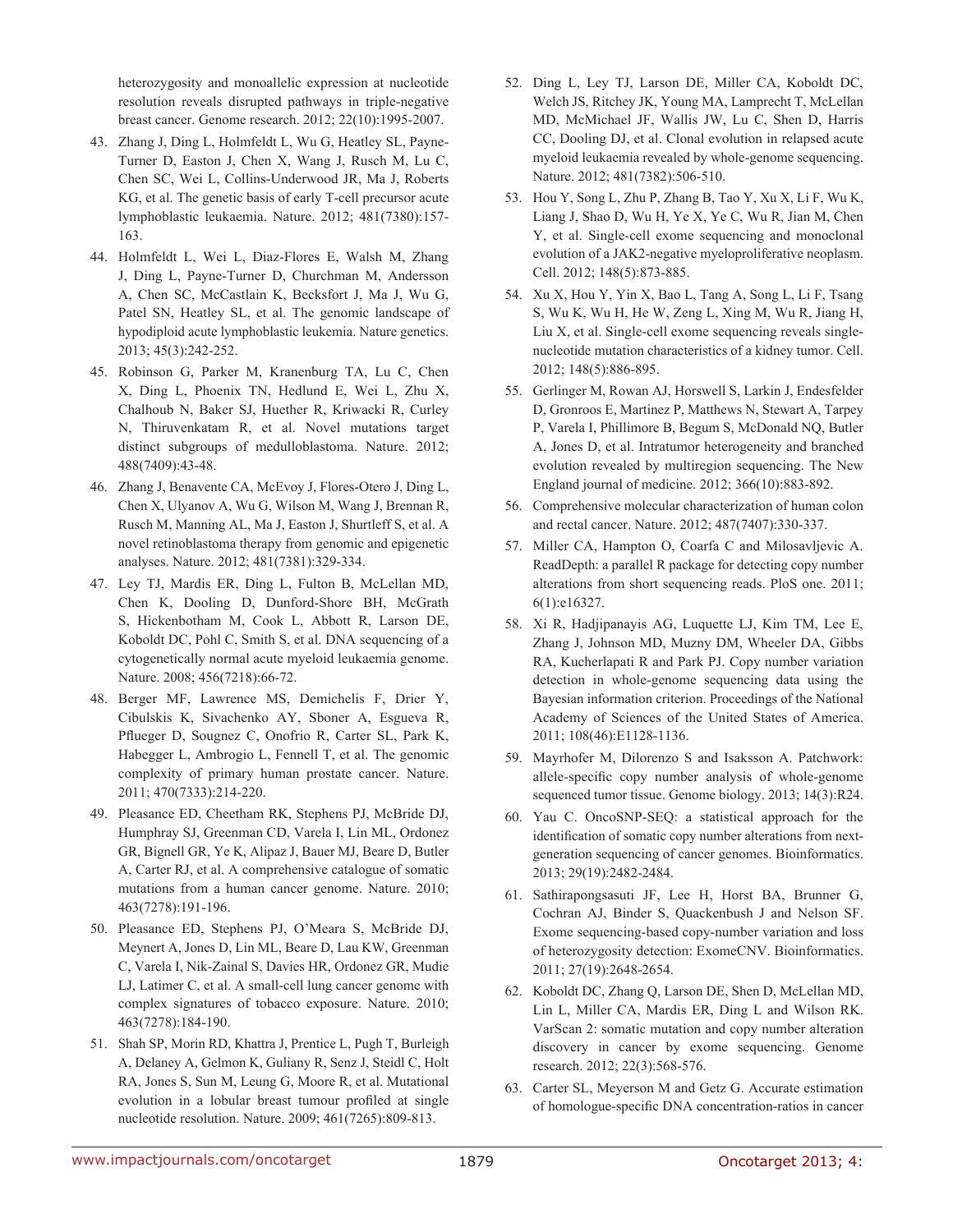samples allows long-range haplotyping. Preprint at http:// precedingsnaturecom/documents/6494/version/1. 2011.

- 64. Carter SL, Cibulskis K, Helman E, McKenna A, Shen H, Zack T, Laird PW, Onofrio RC, Winckler W, Weir BA, Beroukhim R, Pellman D, Levine DA, Lander ES, Meyerson M and Getz G. Absolute quantification of somatic DNA alterations in human cancer. Nature biotechnology. 2012; 30(5):413-421.
- 65. Boeva V, Popova T, Bleakley K, Chiche P, Cappo J, Schleiermacher G, Janoueix-Lerosey I, Delattre O and Barillot E. Control-FREEC: a tool for assessing copy number and allelic content using next-generation sequencing data. Bioinformatics. 2012; 28(3):423-425.
- 66. Boeva V, Zinovyev A, Bleakley K, Vert JP, Janoueix-Lerosey I, Delattre O and Barillot E. Control-free calling of copy number alterations in deep-sequencing data using GCcontent normalization. Bioinformatics. 2011; 27(2):268- 269.
- 67. Whiteford N, Haslam N, Weber G, Prugel-Bennett A, Essex JW, Roach PL, Bradley M and Neylon C. An analysis of the feasibility of short read sequencing. Nucleic acids research. 2005; 33(19):e171.
- 68. Derrien T, Estelle J, Marco Sola S, Knowles DG, Raineri E, Guigo R and Ribeca P. Fast computation and applications of genome mappability. PloS one. 2012; 7(1):e30377.
- 69. Teo SM, Pawitan Y, Ku CS, Chia KS and Salim A. Statistical challenges associated with detecting copy number variations with next-generation sequencing. Bioinformatics. 2012; 28(21):2711-2718.
- 70. Abyzov A, Urban AE, Snyder M and Gerstein M. CNVnator: an approach to discover, genotype, and characterize typical and atypical CNVs from family and population genome sequencing. Genome research. 2011; 21(6):974-984.
- 71. Benjamini Y and Speed TP. Summarizing and correcting the GC content bias in high-throughput sequencing. Nucleic acids research. 2012; 40(10):e72.
- 72. Yoon S, Xuan Z, Makarov V, Ye K and Sebat J. Sensitive and accurate detection of copy number variants using read depth of coverage. Genome research. 2009; 19(9):1586- 1592.
- 73. Taub MA, Corrada Bravo H and Irizarry RA. Overcoming bias and systematic errors in next generation sequencing data. Genome medicine. 2010; 2(12):87.
- 74. Aird D, Ross MG, Chen WS, Danielsson M, Fennell T, Russ C, Jaffe DB, Nusbaum C and Gnirke A. Analyzing and minimizing PCR amplification bias in Illumina sequencing libraries. Genome biology. 2011; 12(2):R18.
- 75. Ross MG, Russ C, Costello M, Hollinger A, Lennon NJ, Hegarty R, Nusbaum C and Jaffe DB. Characterizing and measuring bias in sequence data. Genome biology. 2013; 14(5):R51.
- 76. Nakamura K, Oshima T, Morimoto T, Ikeda S, Yoshikawa H, Shiwa Y, Ishikawa S, Linak MC, Hirai A, Takahashi H,

Altaf-Ul-Amin M, Ogasawara N and Kanaya S. Sequencespecific error profile of Illumina sequencers. Nucleic acids research. 2011; 39(13):e90.

- 77. Olshen AB, Venkatraman ES, Lucito R and Wigler M. Circular binary segmentation for the analysis of array-based DNA copy number data. Biostatistics. 2004; 5(4):557-572.
- 78. Popova T, Manie E, Stoppa-Lyonnet D, Rigaill G, Barillot E and Stern MH. Genome Alteration Print (GAP): a tool to visualize and mine complex cancer genomic profiles obtained by SNP arrays. Genome biology. 2009; 10(11):R128.
- 79. Olshen AB, Bengtsson H, Neuvial P, Spellman PT, Olshen RA and Seshan VE. Parent-specific copy number in paired tumor-normal studies using circular binary segmentation. Bioinformatics. 2011; 27(15):2038-2046.
- 80. Eddy SR. What is a hidden Markov model? Nature biotechnology. 2004; 22(10):1315-1316.
- 81. Yau C, Mouradov D, Jorissen RN, Colella S, Mirza G, Steers G, Harris A, Ragoussis J, Sieber O and Holmes CC. A statistical approach for detecting genomic aberrations in heterogeneous tumor samples from single nucleotide polymorphism genotyping data. Genome biology. 2010; 11(9):R92.
- 82. Sun W, Wright FA, Tang Z, Nordgard SH, Van Loo P, Yu T, Kristensen VN and Perou CM. Integrated study of copy number states and genotype calls using high-density SNP arrays. Nucleic acids research. 2009; 37(16):5365-5377.
- 83. Bailey JA, Gu Z, Clark RA, Reinert K, Samonte RV, Schwartz S, Adams MD, Myers EW, Li PW and Eichler EE. Recent segmental duplications in the human genome. Science. 2002; 297(5583):1003-1007.
- 84. Korbel JO, Urban AE, Affourtit JP, Godwin B, Grubert F, Simons JF, Kim PM, Palejev D, Carriero NJ, Du L, Taillon BE, Chen Z, Tanzer A, Saunders AC, Chi J, Yang F, et al. Paired-end mapping reveals extensive structural variation in the human genome. Science. 2007; 318(5849):420-426.
- 85. Kidd JM, Cooper GM, Donahue WF, Hayden HS, Sampas N, Graves T, Hansen N, Teague B, Alkan C, Antonacci F, Haugen E, Zerr T, Yamada NA, Tsang P, Newman TL, Tuzun E, et al. Mapping and sequencing of structural variation from eight human genomes. Nature. 2008; 453(7191):56-64.
- 86. Pinto D, Darvishi K, Shi X, Rajan D, Rigler D, Fitzgerald T, Lionel AC, Thiruvahindrapuram B, Macdonald JR, Mills R, Prasad A, Noonan K, Gribble S, Prigmore E, Donahoe PK, Smith RS, et al. Comprehensive assessment of arraybased platforms and calling algorithms for detection of copy number variants. Nature biotechnology. 2011; 29(6):512- 520.
- 87. Redon R, Ishikawa S, Fitch KR, Feuk L, Perry GH, Andrews TD, Fiegler H, Shapero MH, Carson AR, Chen W, Cho EK, Dallaire S, Freeman JL, Gonzalez JR, Gratacos M, Huang J, et al. Global variation in copy number in the human genome. Nature. 2006; 444(7118):444-454.